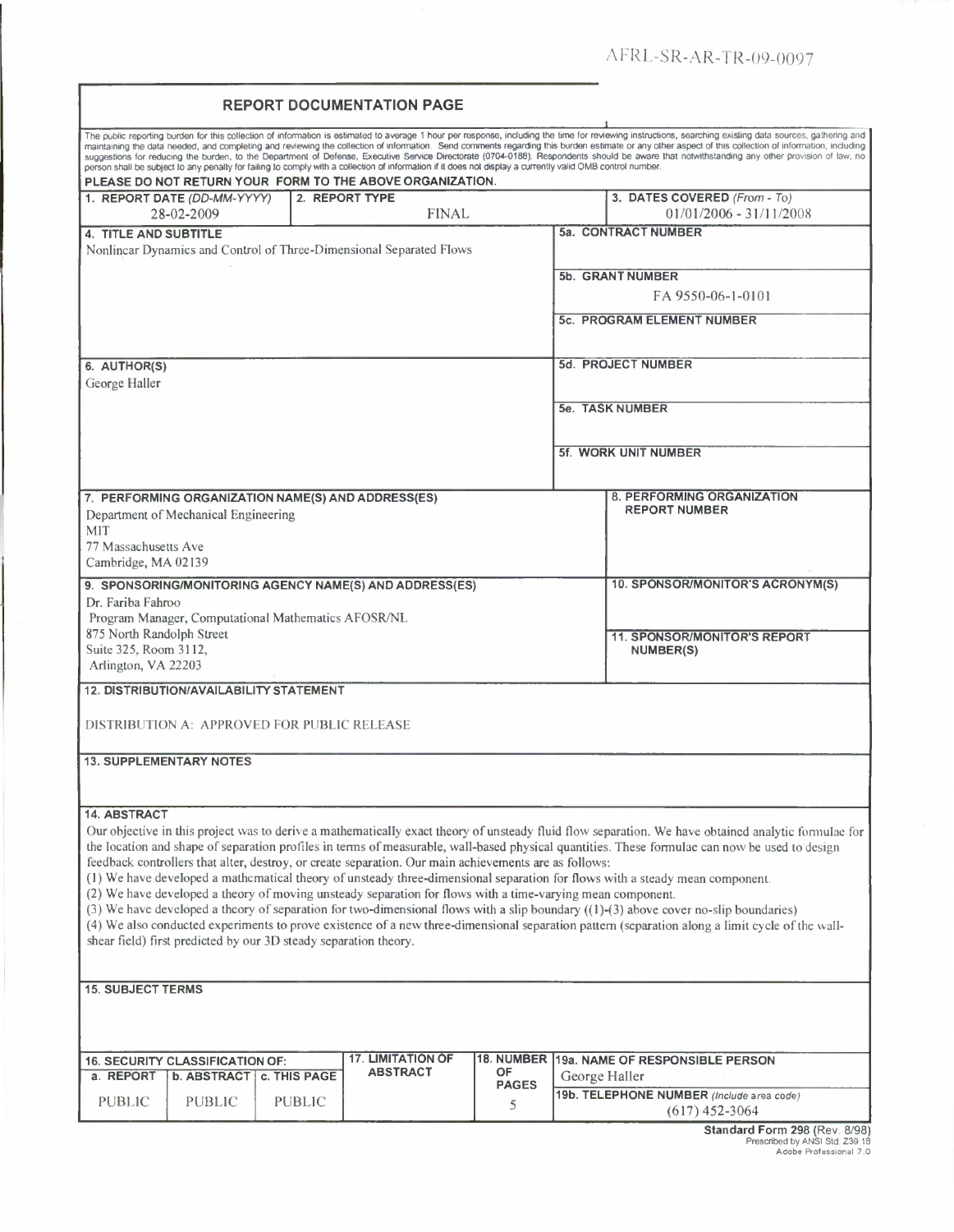# **NONLINEAR DYNAMICS AND CONTROL OF THREE-DIMENSIONAL SEPARATED FLOWS Final Report**

## AFOSR GRANT NO. FA 9550-06-1-0101

## George Haller Department of Mechanical Engineering MIT, Cambridge, MA 02139

#### **Summary**

Our objective in this project was to derive a mathematically exact theory of unsteady fluid flow separation. We have obtained analytic formulae for the location and shape of separation profiles in terms of measurable, wall-based physical quantities. These formulae can now be used to design feedback controllers that alter, destroy, or create separation.

Our main achievements are as follows:

- (1) We have developed a mathematical theory of unsteady three-dimensional separation for flows with a steady mean component.
- (2) We have developed a theory of moving unsteady separation for flows with a timevarying mean component.
- (3) We have developed a theory of separation for two-dimensional flows with a slip boundary (the results in (1)-(3) above were obtained for no-slip boundaries).
- (4) We also conducted experiments to prove existence of a new three-dimensional separation pattern (separation along a limit cycle of the wall-shear field) first predicted by our 3D steady separation theory.

#### **1. Fixed separation in 3D unsteady flows with a steady mean**

**In** unsteady flows with a steady mean component, time-varying separation surfaces turn out to emanate from *fixed* lines located on the surface of the aerodynamic body. These fixed separation lines remain hidden in the instantaneous velocity and pressure fields; we find the fixed separation lines using a combination of averaging methods and invariant manifold techniques. We have obtained similar results for time-varying reattachment surfaces (stable manifolds) and the corresponding fixed reattachment lines.

 $\mathbf{1}$ 

# **20090325307**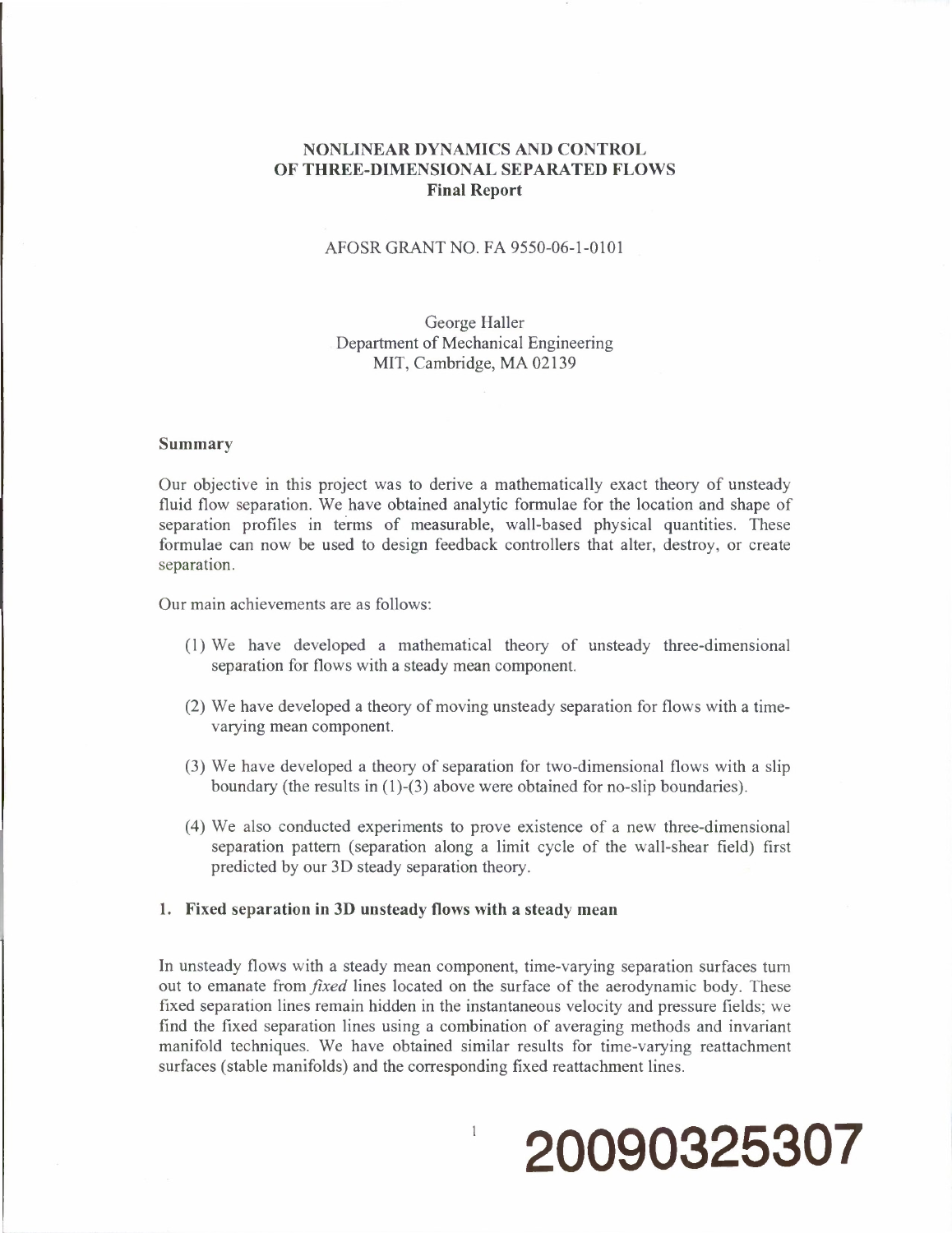As an example, we show in Fig. <sup>1</sup> separation from a flat surface in a three-dimensional unsteady swirling flow model.



Figure 1: Separation surface (green) at four time instances, as predicted analytically from on-wall measurements in a 3D unsteady flow model (cf. [8] for details).

Note that the topology of the wall shear-field (red) in Fig. <sup>1</sup> changes in time, yet fluid trajectories (black) separate from the wall along a fixed limit cycle that we predict analytically. The time-varying separation surface emanating from this fixed limit cycle is also predicted up to first order (green surface) by our theory.

#### **2. Moving separation in flows with a time-varying mean**

We have proved in [5] that moving separation along a no-slip wall is due to the presence of*ghost manifolds,* i.e., non-hyperbolic unstable manifolds that emanate from a boundary layer near the critical manifold. The boundary layer is thin, hence the misleading perception that the unstable manifolds slide on the critical manifolds. Still, we showed that these ghost manifolds can be detected from wall-shear and wall-pressure measurements on the boundary. Thus a wall-based analysis is able to predict off-wall separation.

Figure 2 shows an application of our criteria to a moving separation bubble. The velocity field of the bubble has a time-varying mean component with stochastic oscillations superimposed on it. Numerical experiments show the formation of a sharp material spike that keeps moving to the left as time progresses. As we discussed above, such a moving spike cannot be explained by classical unstable manifolds familiar from nonlinear dynamics, because such manifold must remain anchored to the wall.

We use the analytical formulae developed in [5] to obtain the exact spike location and a leading-order approximation for the shape of the separation spike (see Fig. 2.)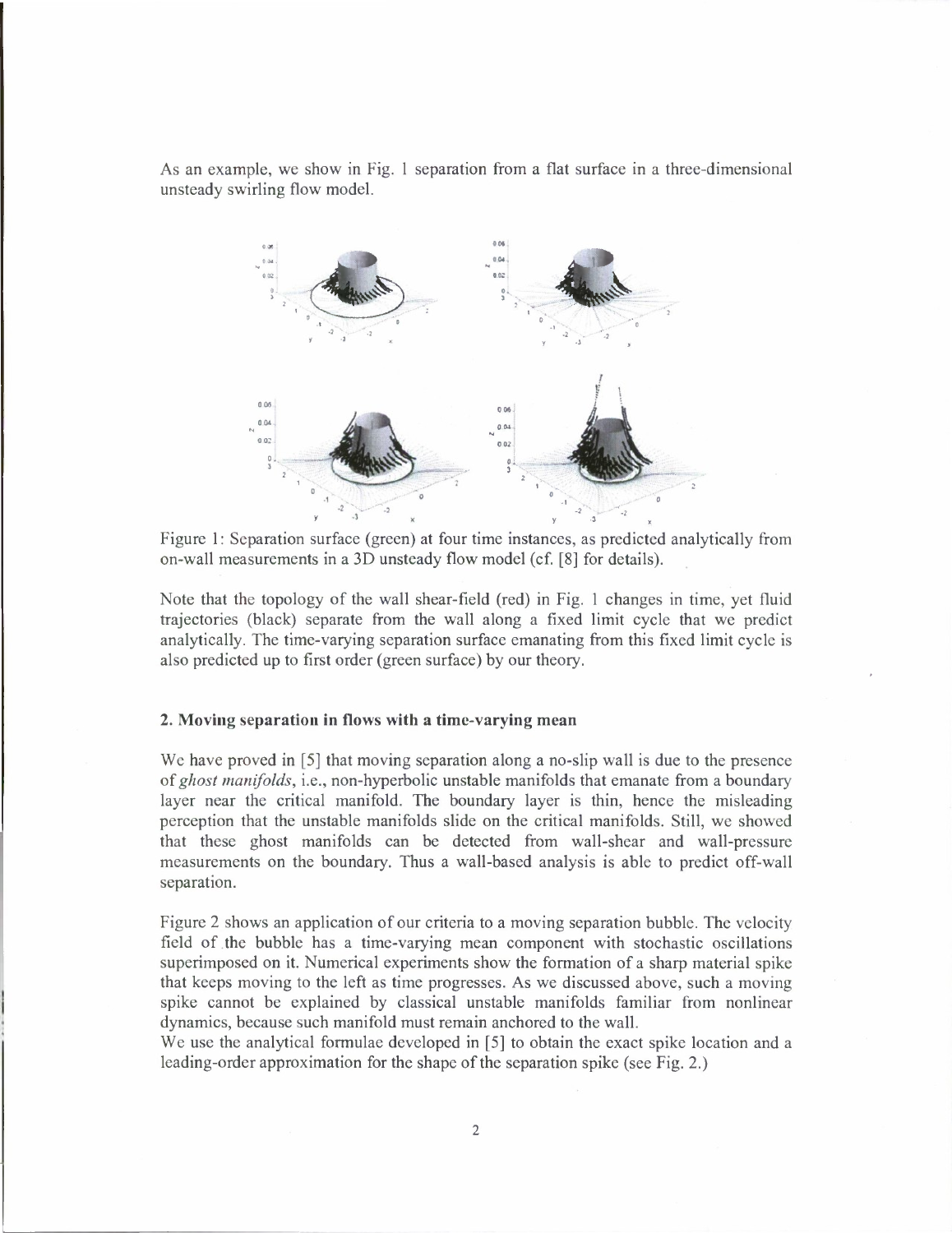

Figure 2. A close-up of a moving material spike in a separation bubble flow with stochastic oscillations superimposed on a time-varying mean. The red spike is formed out of particles released close to the wall. The blue line is a first prediction of the moving separation spike from a wall-based analytical criterion. Subfigures (a)-(c) correspond to increasing times.

We have also validated these results in laboratory experiments on two-dimensional unsteady separation. As we show in Fig. 3, our theory successfully identified the location of moving separation spiked from on-wall measurements of wall shear.



Figure 3. Ghost manifolds in an oscillating rotor experiment [7] with a time-varying mean flow. The material spikes at three different times are obtained from flow visualization. Star denotes the moving separation point obtained from our ghost manifold theory.

#### **3. Unsteady separation along slip boundaries**

In his seminal work on two-dimensional steady flows with no-slip boundaries, L. Prandtl showed that separation takes place at points of zero wall shear and negative wall-shear gradient. An open question has been how his criterion could be generalized to unsteady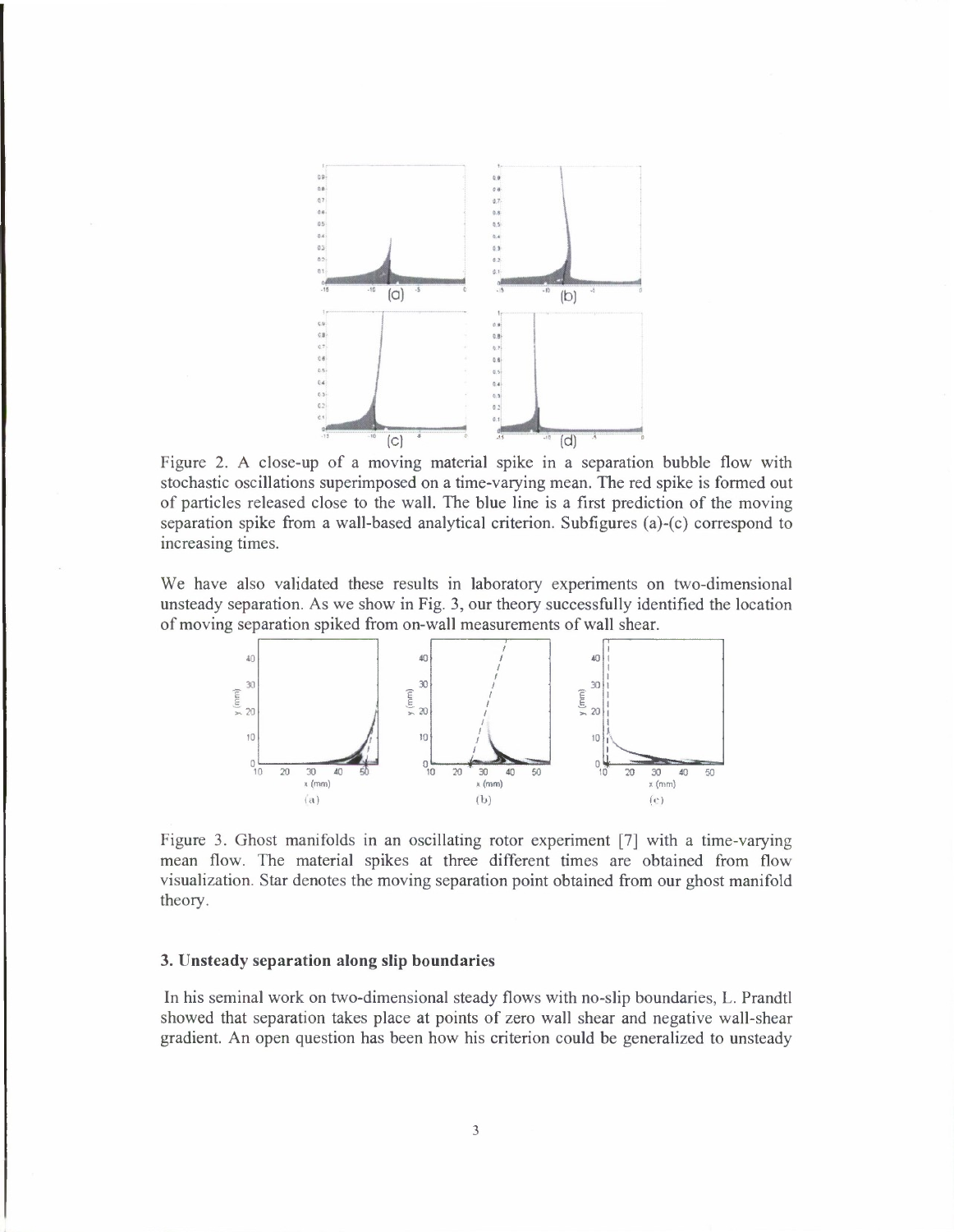flows with slip boundaries. Such flows enjoy increasing interest due to their importance in geophysical models and micro-fluidic devices.

In joint work with F. Lekien (U. Brussels), we have developed a mathematically exact criterion for the separation location and angle on a two-dimensional slip boundary [6]. Figure <sup>3</sup> shows an application of our slip-separation criterion to a two-dimensional incompressible Rayleigh-Bernard flow model with random time dependence. The velocity field of this flow has two horizontal slip boundaries; material ejection near convection-cell boundaries can be viewed as flow separation. Our theory predicts the time-dependent location and angle of this separation from fluid motion on the cell boundaries.



Figure 3. Unsteady separation and reattachment on the horizontal cell boundaries in a Rayleigh-Bernard convection model with random time dependence.

Further applications to boundary-current separation in Monterey Bay, California are described in [6].

### **4. Three-dimensional steady separation experiments**

We have collaborated with T. Peacock (MIT) on an experimental verification (cf. Fig. 4) of complex separation patterns that are predicted to exist by our 3D steady theory [2,4], but have not yet been identified in practice.

We show the basic experimental set-up in Fig. 4(a). The experiments involve a rotating sphere from which the flow separates due to the geometry of the circulation patterns around the sphere. This geometry should give rise to separation along a limit cycle of the wall-shear field. The possibility of such a pattern was predicted in [2,4], but we are unaware of any prior experiments or simulations suggesting this pattern.